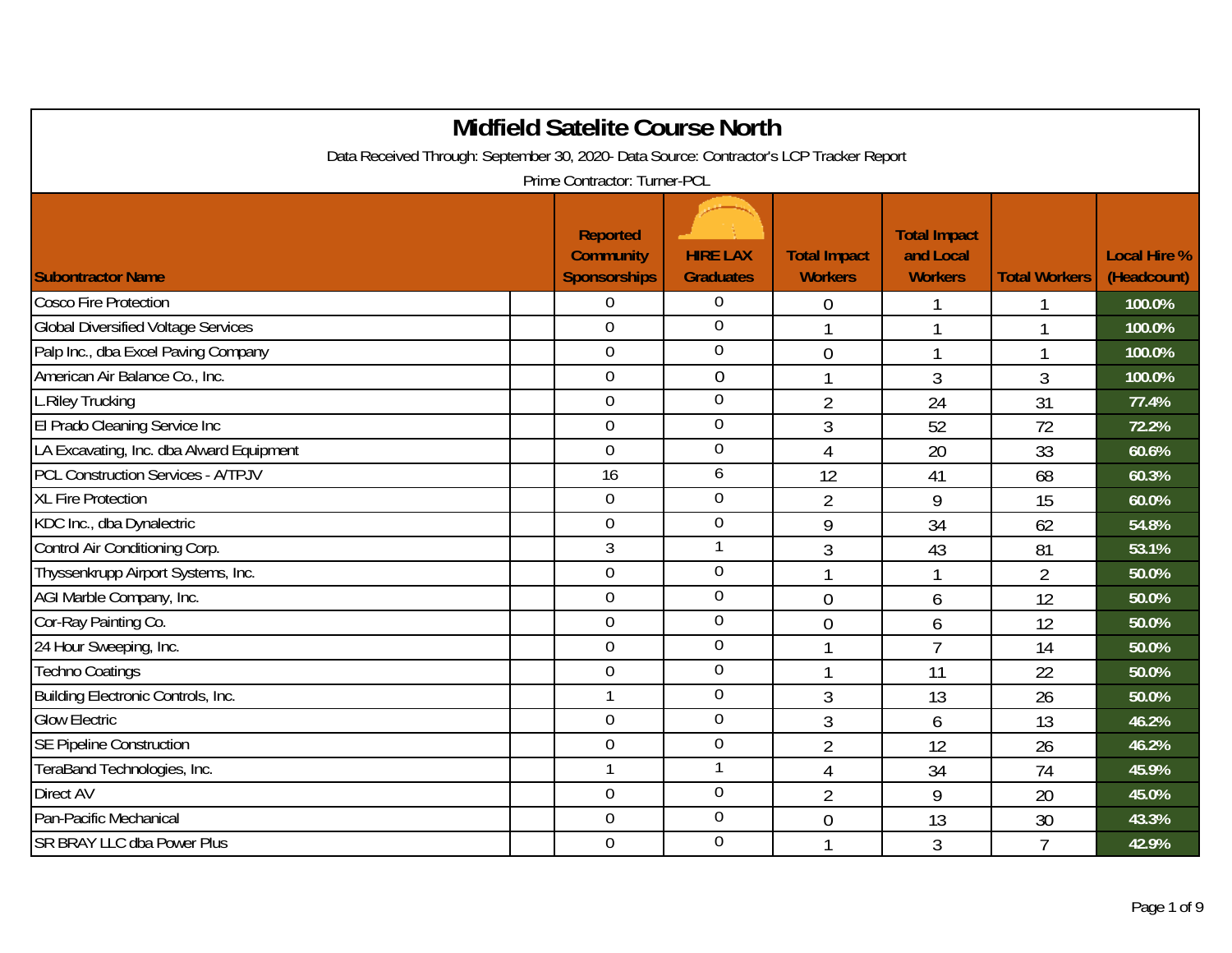|                                                                                         | <b>Midfield Satelite Course North</b>                      |                                     |                                       |                                                    |                      |                                    |
|-----------------------------------------------------------------------------------------|------------------------------------------------------------|-------------------------------------|---------------------------------------|----------------------------------------------------|----------------------|------------------------------------|
| Data Received Through: September 30, 2020- Data Source: Contractor's LCP Tracker Report | Prime Contractor: Turner-PCL                               |                                     |                                       |                                                    |                      |                                    |
| <b>Subontractor Name</b>                                                                | <b>Reported</b><br><b>Community</b><br><b>Sponsorships</b> | <b>HIRE LAX</b><br><b>Graduates</b> | <b>Total Impact</b><br><b>Workers</b> | <b>Total Impact</b><br>and Local<br><b>Workers</b> | <b>Total Workers</b> | <b>Local Hire %</b><br>(Headcount) |
| California Earth Transport, Inc.                                                        | $\overline{0}$                                             | $\overline{0}$                      | 19                                    | 84                                                 | 199                  | 42.2%                              |
| West Coast Firestopping, Inc.                                                           | $\overline{0}$                                             | $\mathbf 0$                         | $\overline{2}$                        | 8                                                  | 19                   | 42.1%                              |
| GEC <sub>2</sub>                                                                        | $\overline{0}$                                             | $\mathbf 0$                         | 10                                    | 55                                                 | 131                  | 42.0%                              |
| Safe Scaffolding                                                                        | $\mathbf 0$                                                | $\boldsymbol{0}$                    | 5                                     | 15                                                 | 36                   | 41.7%                              |
| San-Mar Construction Co., Inc.                                                          | $\mathfrak{Z}$                                             | $\mathbf 0$                         | 5                                     | 41                                                 | 99                   | 41.4%                              |
| <b>Comet Electric</b>                                                                   | $\overline{0}$                                             | $\overline{0}$                      |                                       | 21                                                 | 51                   | 41.2%                              |
| Diversified Production Services, Inc.                                                   |                                                            |                                     | 5                                     | 16                                                 | 39                   | 41.0%                              |
| Steve Bubalo Construction Co.                                                           | $\overline{2}$                                             | $\mathbf 0$                         | $\overline{7}$                        | 18                                                 | 44                   | 40.9%                              |
| Apex Cabling Inc                                                                        | $\overline{0}$                                             | $\overline{0}$                      | $\mathbf{1}$                          | $\overline{2}$                                     | 5                    | 40.0%                              |
| Bielski Specialty Services, Inc.                                                        | $\mathbf 0$                                                | $\boldsymbol{0}$                    | $\overline{0}$                        | $\overline{2}$                                     | 5                    | 40.0%                              |
| Smoke Guard California Inc.                                                             | $\overline{0}$                                             | $\mathbf 0$                         | $\mathbf{1}$                          | $\overline{2}$                                     | 5                    | 40.0%                              |
| Conti Corporation                                                                       | $\overline{0}$                                             | $\overline{0}$                      | $\overline{0}$                        | 6                                                  | 15                   | 40.0%                              |
| R&R Masonry, Inc.                                                                       | $\overline{0}$                                             | $\mathbf 0$                         | $\overline{2}$                        | 13                                                 | 33                   | 39.4%                              |
| CSI Electrical Contractors, Inc.                                                        | $\mathbf 0$                                                | $\mathbf 0$                         | $\overline{2}$                        | $\overline{7}$                                     | 18                   | 38.9%                              |
| RJ&J Construction, Inc.                                                                 | $\overline{0}$                                             | $\mathbf 0$                         | $\overline{4}$                        | 12                                                 | 31                   | 38.7%                              |
| Murrco Construction, Inc.                                                               | $\overline{2}$                                             | $\overline{0}$                      | $\overline{4}$                        | 24                                                 | 62                   | 38.7%                              |
| Birdi & Associates, Inc.                                                                | $\overline{0}$                                             | $\mathbf 0$                         | $\mathfrak{Z}$                        | 13                                                 | 34                   | 38.2%                              |
| Top End Constructors                                                                    | $\mathbf 0$                                                | $\mathbf 0$                         | $\overline{0}$                        | 19                                                 | 50                   | 38.0%                              |
| Courtney Inc.                                                                           | $\overline{0}$                                             | $\overline{0}$                      | $\overline{0}$                        | 6                                                  | 16                   | 37.5%                              |
| Alert Insulation Co., Inc.                                                              | $\overline{0}$                                             | $\mathbf 0$                         | $\mathbf{1}$                          | 9                                                  | 24                   | 37.5%                              |
| <b>Taft Electric Company</b>                                                            | $\overline{0}$                                             | $\mathbf 0$                         | $\overline{7}$                        | 25                                                 | 67                   | 37.3%                              |
| Blue Iron Foundations & Shoring LLC                                                     | $\overline{0}$                                             | $\overline{0}$                      | $\overline{2}$                        | 4                                                  | 11                   | 36.4%                              |
| Environmental Construction Group, Inc.                                                  | $\mathbf 0$                                                | $\mathbf 0$                         |                                       | 12                                                 | 33                   | 36.4%                              |
| Crown Fence Co.                                                                         | $\mathbf 0$                                                | $\mathbf 0$                         | 1                                     | 18                                                 | 50                   | 36.0%                              |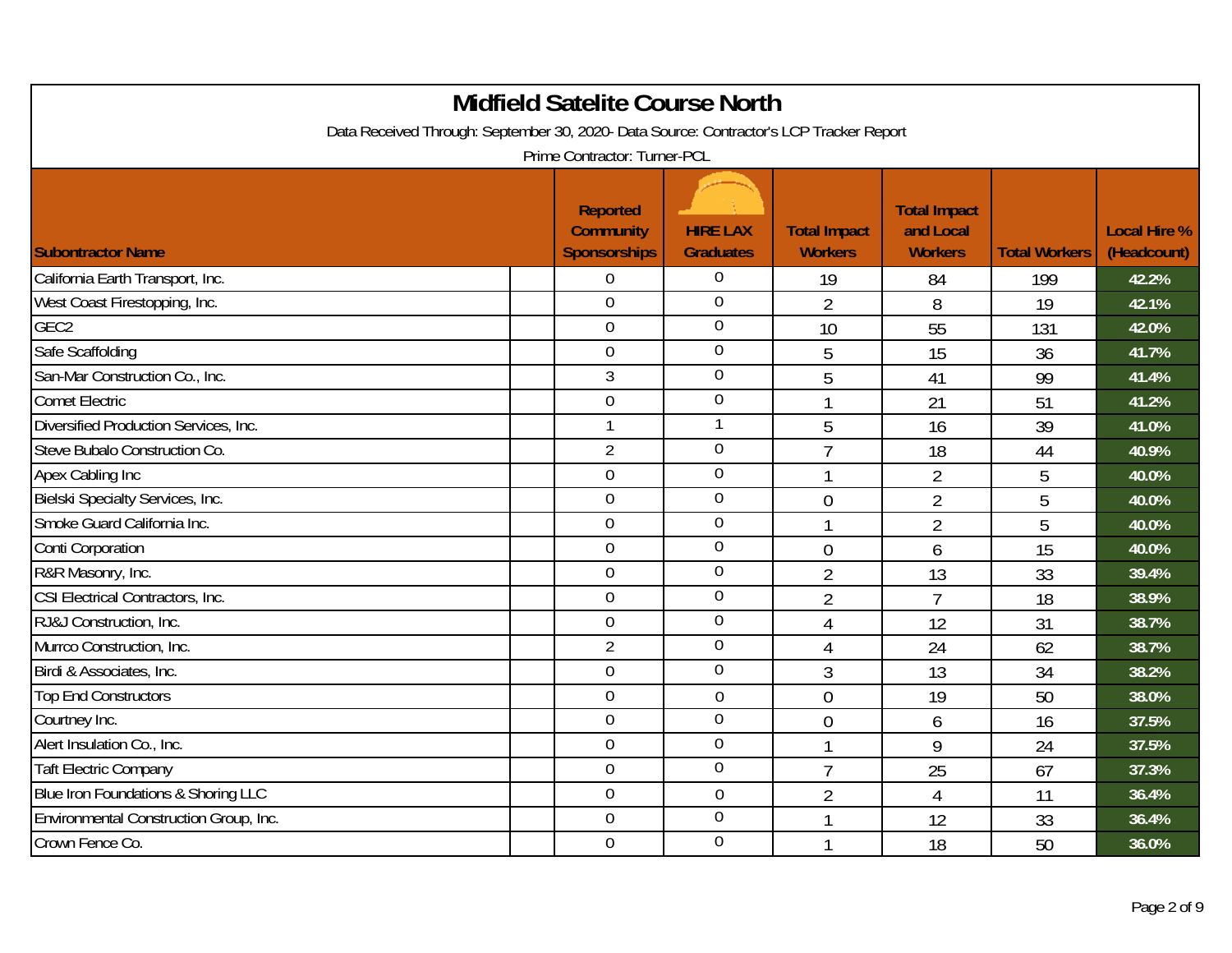|                                                                                         | <b>Midfield Satelite Course North</b>               |                                     |                                       |                                                    |                      |                                    |
|-----------------------------------------------------------------------------------------|-----------------------------------------------------|-------------------------------------|---------------------------------------|----------------------------------------------------|----------------------|------------------------------------|
| Data Received Through: September 30, 2020- Data Source: Contractor's LCP Tracker Report | Prime Contractor: Turner-PCL                        |                                     |                                       |                                                    |                      |                                    |
| <b>Subontractor Name</b>                                                                | Reported<br><b>Community</b><br><b>Sponsorships</b> | <b>HIRE LAX</b><br><b>Graduates</b> | <b>Total Impact</b><br><b>Workers</b> | <b>Total Impact</b><br>and Local<br><b>Workers</b> | <b>Total Workers</b> | <b>Local Hire %</b><br>(Headcount) |
| <b>Tahlequah Steel</b>                                                                  | $\overline{0}$                                      | $\overline{0}$                      | 5                                     | 18                                                 | 50                   | 36.0%                              |
| Morrow Meadows Corporation                                                              | $\overline{0}$                                      | $\mathbf 0$                         | 4                                     | 26                                                 | 73                   | 35.6%                              |
| PCL Construction B- Tunnel/Concrete                                                     | $\overline{0}$                                      | $\mathbf 0$                         | 5                                     | 11                                                 | 31                   | 35.5%                              |
| Borbon, Inc.                                                                            | $\mathbf 0$                                         | $\boldsymbol{0}$                    | 3                                     | 28                                                 | 79                   | 35.4%                              |
| Martinez Steel Corporation                                                              | $\mathbf 0$                                         | $\mathbf 0$                         | $\overline{1}$                        | 29                                                 | 82                   | 35.4%                              |
| South Coast Specialty Construction                                                      |                                                     | $\mathbf{1}$                        | $\overline{0}$                        | 6                                                  | 17                   | 35.3%                              |
| Vellutini Corp dba Royal Electric Company                                               | $\overline{0}$                                      | $\mathbf 0$                         | $\overline{2}$                        | 13                                                 | 37                   | 35.1%                              |
| Helix Electric, Inc.                                                                    |                                                     | 1                                   | 20                                    | 116                                                | 333                  | 34.8%                              |
| ISEC, Inc.                                                                              |                                                     | 1                                   | 13                                    | 46                                                 | 134                  | 34.3%                              |
| NorthStar Contracting Group, Inc.                                                       | $\mathbf 0$                                         | $\boldsymbol{0}$                    | $\overline{0}$                        | 12                                                 | 35                   | 34.3%                              |
| Saddleback Waterproofing                                                                | $\boldsymbol{0}$                                    | $\mathbf 0$                         | $\overline{2}$                        | 12                                                 | 35                   | 34.3%                              |
| Valley Waterproofing, Inc.                                                              | $\overline{0}$                                      | $\mathbf 0$                         | $\overline{0}$                        | 1                                                  | 3                    | 33.3%                              |
| Upland Contracting, Inc.                                                                | $\overline{0}$                                      | $\overline{0}$                      | $\overline{0}$                        | 2                                                  | 6                    | 33.3%                              |
| <b>Granstrom Masonry Inc</b>                                                            | $\overline{0}$                                      | $\mathbf 0$                         | $\overline{0}$                        | 8                                                  | 24                   | 33.3%                              |
| McDonough Construction Rentals, Inc.                                                    | $\overline{0}$                                      | $\mathbf 0$                         | 1                                     | 8                                                  | 24                   | 33.3%                              |
| Penhall Company                                                                         | $\overline{0}$                                      | $\overline{0}$                      | 3                                     | 29                                                 | 88                   | 33.0%                              |
| Muhlhauser Steel, Inc.                                                                  | $\overline{0}$                                      | $\mathbf 0$                         | 3                                     | 23                                                 | 70                   | 32.9%                              |
| <b>Concrete Coring Company</b>                                                          | $\mathbf 0$                                         | $\boldsymbol{0}$                    | 3                                     | 12                                                 | 37                   | 32.4%                              |
| Bagatelos Glass Systems, Inc.                                                           | $\mathfrak{Z}$                                      |                                     |                                       | 16                                                 | 50                   | 32.0%                              |
| <b>Granite Construction Company</b>                                                     | $\overline{4}$                                      | $\mathbf{1}$                        | 28                                    | 124                                                | 388                  | 32.0%                              |
| Mike Zarp, Inc.                                                                         | $\overline{0}$                                      | $\boldsymbol{0}$                    | 3                                     | 13                                                 | 41                   | 31.7%                              |
| Gonsalves & Santucci dba Conco                                                          | $\mathfrak{Z}$                                      | 1                                   | 14                                    | 115                                                | 366                  | 31.4%                              |
| <b>Elite Terminal Services</b>                                                          | $\mathbf 0$                                         | $\overline{0}$                      | $\overline{1}$                        | 5                                                  | 16                   | 31.3%                              |
| Silverado Tile and Stone, Inc.                                                          | $\mathbf 0$                                         | $\mathbf 0$                         | $\overline{0}$                        | 4                                                  | 13                   | 30.8%                              |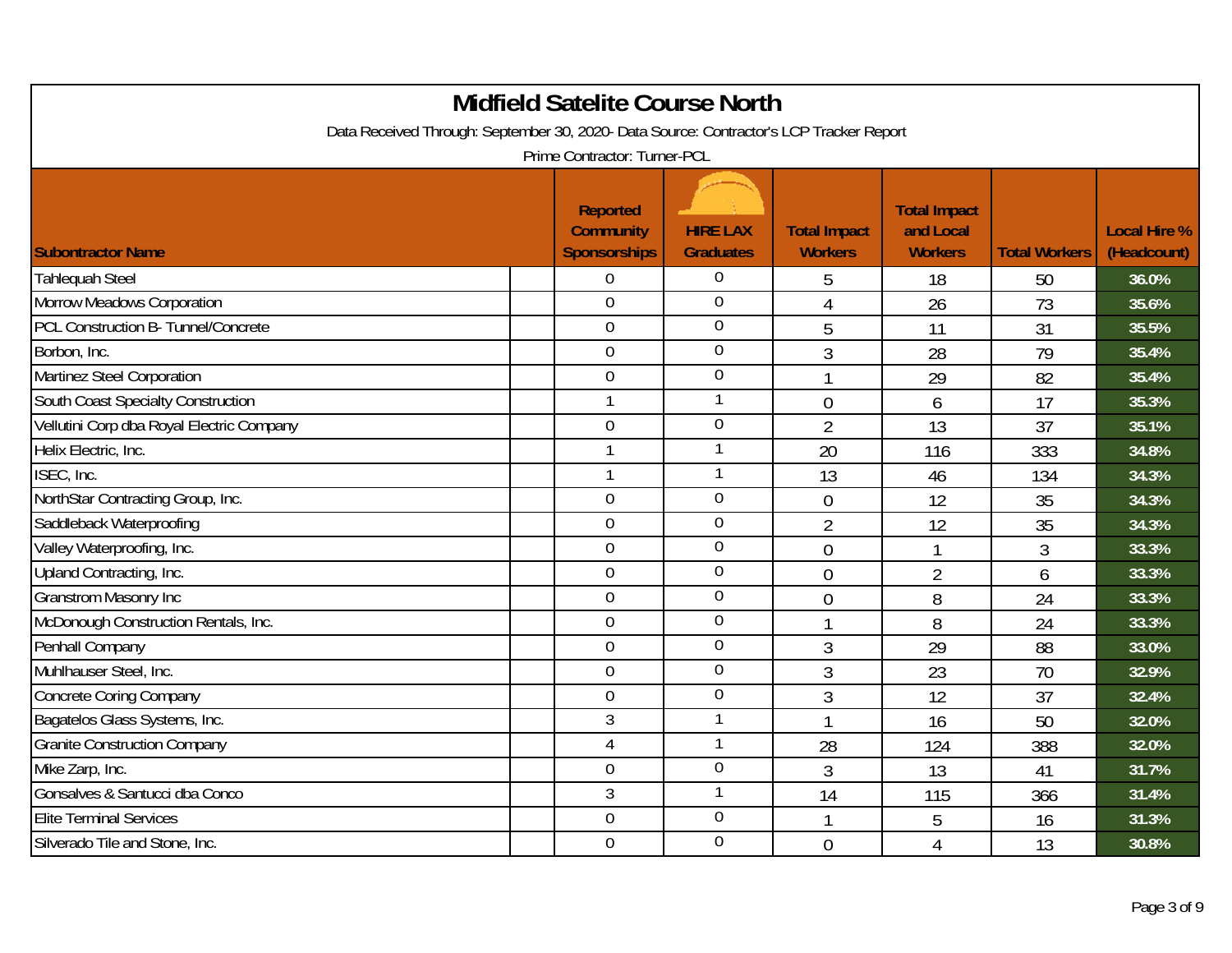|                                                                                         | <b>Midfield Satelite Course North</b>               |                                     |                                       |                                                    |                      |                                    |
|-----------------------------------------------------------------------------------------|-----------------------------------------------------|-------------------------------------|---------------------------------------|----------------------------------------------------|----------------------|------------------------------------|
| Data Received Through: September 30, 2020- Data Source: Contractor's LCP Tracker Report |                                                     |                                     |                                       |                                                    |                      |                                    |
|                                                                                         | Prime Contractor: Turner-PCL                        |                                     |                                       |                                                    |                      |                                    |
| <b>Subontractor Name</b>                                                                | Reported<br><b>Community</b><br><b>Sponsorships</b> | <b>HIRE LAX</b><br><b>Graduates</b> | <b>Total Impact</b><br><b>Workers</b> | <b>Total Impact</b><br>and Local<br><b>Workers</b> | <b>Total Workers</b> | <b>Local Hire %</b><br>(Headcount) |
| Premier Tile & Marble                                                                   | $\overline{0}$                                      | $\boldsymbol{0}$                    |                                       | 12                                                 | 39                   | 30.8%                              |
| Sign Age Identity Systems, Inc.                                                         | $\mathbf 0$                                         | $\mathbf 0$                         | $\overline{2}$                        | 7                                                  | 23                   | 30.4%                              |
| Zolnay Insulation, Inc.                                                                 | $\overline{0}$                                      | $\overline{0}$                      | $\overline{0}$                        | 10                                                 | 33                   | 30.3%                              |
| Malcolm Drilling Co., Inc.                                                              | $\mathbf 0$                                         | $\boldsymbol{0}$                    | 4                                     | 20                                                 | 66                   | 30.3%                              |
| <b>Gerdau Reinforcing Steel</b>                                                         | $\overline{4}$                                      | $\mathbf 0$                         | 9                                     | 52                                                 | 173                  | 30.1%                              |
| Infinity Drywall Contracting, Inc.                                                      |                                                     | $\mathbf{1}$                        | 1                                     | 6                                                  | 20                   | 30.0%                              |
| Anning-Johnson Company                                                                  |                                                     | $\mathbf 0$                         | 5                                     | 16                                                 | 54                   | 29.6%                              |
| Best Contracting Services, Inc.                                                         | $\mathbf 0$                                         | $\mathbf 0$                         | 10                                    | 76                                                 | 257                  | 29.6%                              |
| Alameda Construction Services, Inc.                                                     | $\overline{0}$                                      | $\overline{0}$                      | 3                                     | 13                                                 | 44                   | 29.5%                              |
| <b>Wolverine Fire Protection Co</b>                                                     | 4                                                   | $\overline{4}$                      | $\overline{7}$                        | 18                                                 | 61                   | 29.5%                              |
| McGuire Contracting, Inc.                                                               | $\overline{2}$                                      | 1                                   | $\overline{7}$                        | 66                                                 | 224                  | 29.5%                              |
| Performance Contracting, Inc.                                                           | $\overline{0}$                                      | $\mathbf 0$                         | 29                                    | 123                                                | 424                  | 29.0%                              |
| <b>Shoring Engineers</b>                                                                | $\mathbf 0$                                         | $\mathbf 0$                         | 5                                     | 42                                                 | 148                  | 28.4%                              |
| Southwest Steel of California, Inc.                                                     | $\overline{0}$                                      | $\mathbf 0$                         | 5                                     | 37                                                 | 131                  | 28.2%                              |
| <b>Griffith Company</b>                                                                 | $\overline{2}$                                      | $\mathbf 0$                         | 22                                    | 96                                                 | 340                  | 28.2%                              |
| Bryton Engineering & Grading, Inc. dba Premiere                                         | $\overline{0}$                                      | $\overline{0}$                      | $\mathbf{1}$                          | 11                                                 | 39                   | 28.2%                              |
| <b>NOR-CAL Pipeline Services</b>                                                        | $\mathbf 0$                                         | $\overline{0}$                      | $\overline{2}$                        | 20                                                 | 71                   | 28.2%                              |
| Cowelco                                                                                 |                                                     | $\mathbf 0$                         | $\overline{2}$                        | 9                                                  | 32                   | 28.1%                              |
| Karcher Interiors Systems, Inc.                                                         | $\overline{2}$                                      | $\overline{2}$                      | 1                                     | 6                                                  | 22                   | 27.3%                              |
| Rosendin Electric Inc                                                                   | $\overline{0}$                                      | $\mathbf 0$                         | r                                     | 6                                                  | 22                   | 27.3%                              |
| Traffic Management, Inc.                                                                | $\boldsymbol{0}$                                    | $\mathbf 0$                         | $\overline{0}$                        | 6                                                  | 22                   | 27.3%                              |
| Blois Construction, Inc.                                                                | $\overline{2}$                                      | $\mathbf{1}$                        | $\overline{4}$                        | 17                                                 | 63                   | 27.0%                              |
| Signature Flooring, Inc.                                                                | $\mathbf 0$                                         | $\overline{0}$                      | 1                                     | 14                                                 | 52                   | 26.9%                              |
| Coast Insulation Contractor, Inc. dba Coast Building Products                           | $\overline{0}$                                      | $\mathbf 0$                         | $\overline{0}$                        | 6                                                  | 23                   | 26.1%                              |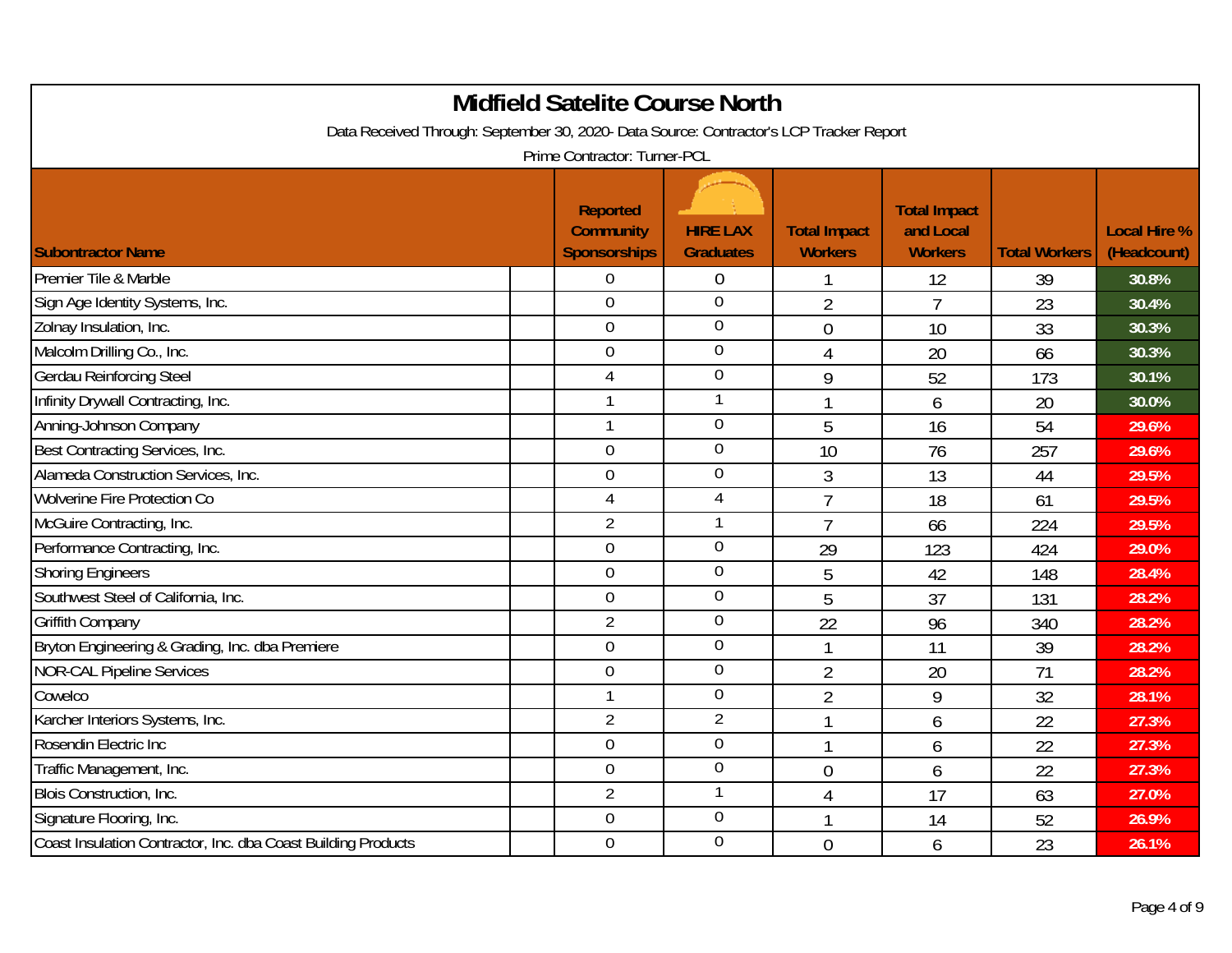|                                                                                         | <b>Midfield Satelite Course North</b>                      |                                     |                                       |                                                    |                      |                                    |
|-----------------------------------------------------------------------------------------|------------------------------------------------------------|-------------------------------------|---------------------------------------|----------------------------------------------------|----------------------|------------------------------------|
| Data Received Through: September 30, 2020- Data Source: Contractor's LCP Tracker Report |                                                            |                                     |                                       |                                                    |                      |                                    |
|                                                                                         | Prime Contractor: Turner-PCL                               |                                     |                                       |                                                    |                      |                                    |
| <b>Subontractor Name</b>                                                                | <b>Reported</b><br><b>Community</b><br><b>Sponsorships</b> | <b>HIRE LAX</b><br><b>Graduates</b> | <b>Total Impact</b><br><b>Workers</b> | <b>Total Impact</b><br>and Local<br><b>Workers</b> | <b>Total Workers</b> | <b>Local Hire %</b><br>(Headcount) |
| A Power Sweeping, Inc.                                                                  | $\mathbf 0$                                                | $\overline{0}$                      | $\overline{0}$                        |                                                    | 4                    | 25.0%                              |
| Kellar Sweeping, Inc.                                                                   | $\overline{0}$                                             | $\overline{0}$                      | $\overline{0}$                        |                                                    | 4                    | 25.0%                              |
| Northwest Excavating, Inc.                                                              | $\overline{0}$                                             | $\overline{0}$                      | $\overline{0}$                        |                                                    | 4                    | 25.0%                              |
| Throop Lightweight Fill, Inc.                                                           | $\mathbf 0$                                                | $\boldsymbol{0}$                    | $\overline{0}$                        |                                                    | $\overline{4}$       | 25.0%                              |
| Machado & Sons Construction, Inc.                                                       | $\mathbf 0$                                                | $\mathbf 0$                         | $\mathbf{1}$                          | $\overline{2}$                                     | 8                    | 25.0%                              |
| <b>PG Cutting Services</b>                                                              | 1                                                          | $\overline{0}$                      | $\overline{0}$                        | $\overline{2}$                                     | 8                    | 25.0%                              |
| W.A. Rasic Construction Company, Inc.                                                   | $\mathbf 0$                                                | $\mathbf 0$                         | $\overline{0}$                        | $\overline{2}$                                     | 8                    | 25.0%                              |
| Zefiro Corporation                                                                      | $\overline{0}$                                             | $\mathbf 0$                         | $\overline{0}$                        | $\overline{2}$                                     | 8                    | 25.0%                              |
| <b>Farwest Insulation Contracting</b>                                                   | $\overline{0}$                                             | $\mathbf 0$                         | $\overline{2}$                        | 3                                                  | 12                   | 25.0%                              |
| Merli Concrete Pumping                                                                  | $\overline{0}$                                             | $\boldsymbol{0}$                    | $\overline{0}$                        | 5                                                  | 20                   | 25.0%                              |
| <b>LNA Concrete Structures, Inc.</b>                                                    | $\mathbf 0$                                                | $\mathbf 0$                         | $\overline{3}$                        | 8                                                  | 32                   | 25.0%                              |
| <b>Brady Company</b>                                                                    | $\mathbf 0$                                                | $\overline{0}$                      | $\overline{2}$                        | 10                                                 | 40                   | 25.0%                              |
| Sterndahl Enterprises, Inc.                                                             | $\overline{0}$                                             | $\mathbf 0$                         | $\overline{2}$                        | 10                                                 | 40                   | 25.0%                              |
| Otis Elevator Company                                                                   | $\mathbf 0$                                                | $\overline{0}$                      | $\overline{4}$                        | 32                                                 | 128                  | 25.0%                              |
| Limbach Company LC                                                                      | $\overline{0}$                                             | $\overline{0}$                      | 6                                     | 44                                                 | 179                  | 24.6%                              |
| Commercial Scaffolding of CA, Inc.                                                      | $\mathbf 0$                                                | $\overline{0}$                      | $\overline{0}$                        | $\overline{7}$                                     | 30                   | 23.3%                              |
| Allied Steel Co., Inc.                                                                  | $\mathbf{1}$                                               |                                     | $\overline{4}$                        | 20                                                 | 88                   | 22.7%                              |
| Corradini Corp                                                                          | $\mathbf 0$                                                | $\boldsymbol{0}$                    | $\mathbf{1}$                          | $\overline{7}$                                     | 31                   | 22.6%                              |
| <b>Schuff Steel</b>                                                                     | $\overline{4}$                                             |                                     | 9                                     | 46                                                 | 204                  | 22.5%                              |
| <b>Applied Engineering Concepts</b>                                                     | $\mathbf 0$                                                | $\mathbf 0$                         | $\overline{0}$                        | $\overline{2}$                                     | 9                    | 22.2%                              |
| <b>JLS Concrete Pumping</b>                                                             | $\overline{0}$                                             | $\mathbf 0$                         | $\overline{0}$                        | $\overline{2}$                                     | 9                    | 22.2%                              |
| <b>Clevland Marble LP</b>                                                               | $\mathbf 0$                                                | $\mathbf 0$                         | $\overline{0}$                        | $\overline{7}$                                     | 32                   | 21.9%                              |
| <b>Austin Enterprise</b>                                                                | 0                                                          | $\mathbf 0$                         | $\overline{0}$                        | 13                                                 | 63                   | 20.6%                              |
| Conco Pumping, Inc.                                                                     | 1                                                          | $\mathbf 0$                         |                                       | $\overline{7}$                                     | 34                   | 20.6%                              |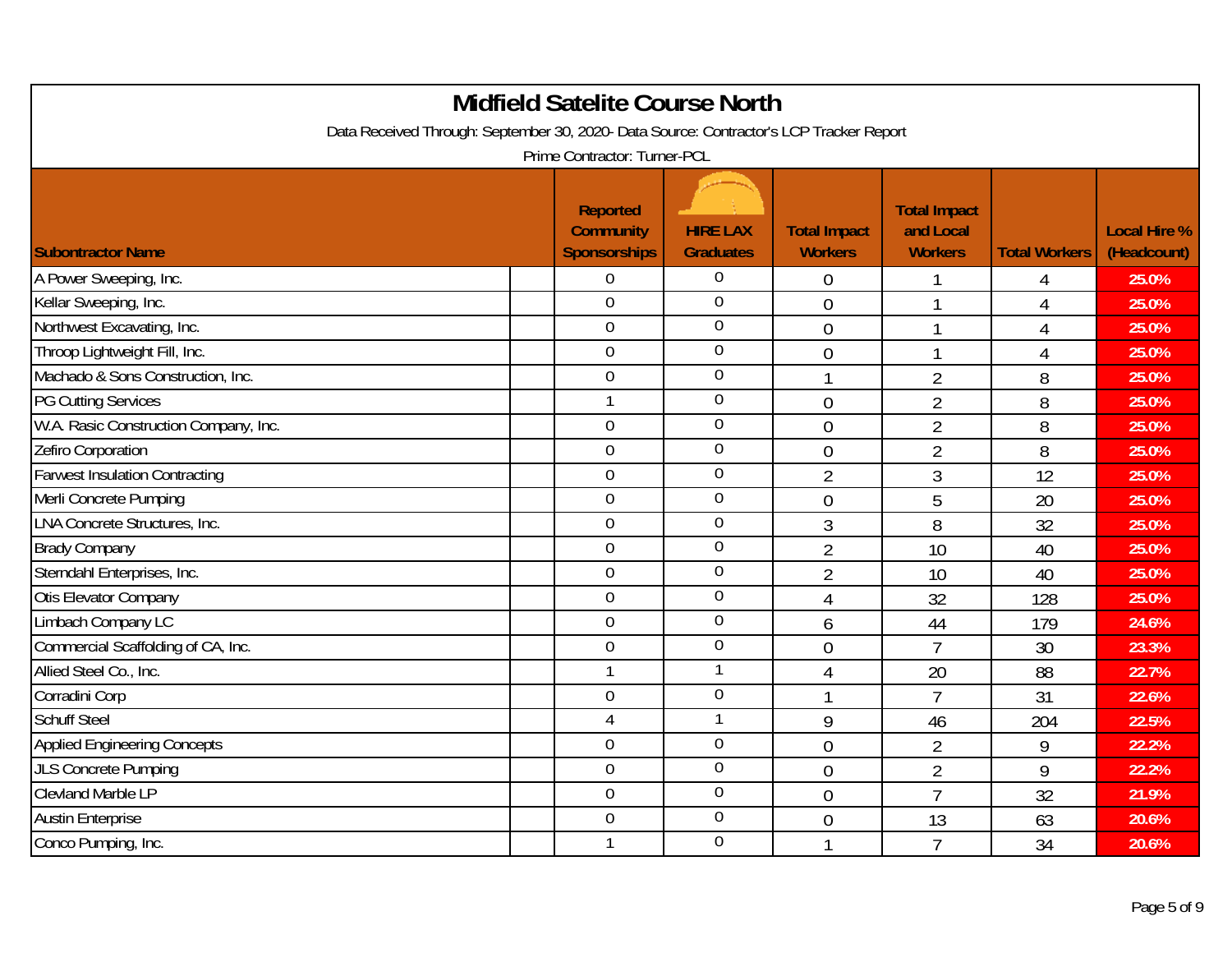|                                                                                         | <b>Midfield Satelite Course North</b>                      |                                     |                                       |                                                    |                      |                                    |
|-----------------------------------------------------------------------------------------|------------------------------------------------------------|-------------------------------------|---------------------------------------|----------------------------------------------------|----------------------|------------------------------------|
| Data Received Through: September 30, 2020- Data Source: Contractor's LCP Tracker Report | Prime Contractor: Turner-PCL                               |                                     |                                       |                                                    |                      |                                    |
| <b>Subontractor Name</b>                                                                | <b>Reported</b><br><b>Community</b><br><b>Sponsorships</b> | <b>HIRE LAX</b><br><b>Graduates</b> | <b>Total Impact</b><br><b>Workers</b> | <b>Total Impact</b><br>and Local<br><b>Workers</b> | <b>Total Workers</b> | <b>Local Hire %</b><br>(Headcount) |
| Air Conditioning Control Systems, Inc.                                                  | $\mathbf 0$                                                | $\overline{0}$                      | $\overline{0}$                        |                                                    | 5                    | 20.0%                              |
| Bill Carr Surveys, Inc.                                                                 | $\overline{0}$                                             | $\mathbf 0$                         | $\mathbf 0$                           | 1                                                  | 5                    | 20.0%                              |
| TechCorr USA Management, LLC                                                            | $\overline{0}$                                             | $\mathbf 0$                         | $\overline{0}$                        | 1                                                  | 5                    | 20.0%                              |
| GeoDesign, Inc.                                                                         | $\overline{0}$                                             | $\mathbf 0$                         | $\overline{2}$                        | 3                                                  | 16                   | 18.8%                              |
| Karcher Insulation, Inc.                                                                | $\mathbf 0$                                                | $\overline{0}$                      | $\mathbf{1}$                          | 3                                                  | 16                   | 18.8%                              |
| Crown Corr, Inc.                                                                        | $\overline{0}$                                             | $\overline{0}$                      | $\overline{2}$                        | 8                                                  | 43                   | 18.6%                              |
| Orange County Plastering Company                                                        |                                                            |                                     | 5                                     | 12                                                 | 67                   | 17.9%                              |
| Bigge Crane and Rigging Co.                                                             | $\overline{0}$                                             | $\mathbf 0$                         | $\overline{2}$                        | 3                                                  | 17                   | 17.6%                              |
| <b>Connor Concrete Cutting and Coring</b>                                               | $\overline{0}$                                             | $\mathbf 0$                         | 1                                     | 3                                                  | 17                   | 17.6%                              |
| Pacific Waterproofing & Restoration                                                     | $\mathbf 0$                                                | $\mathbf 0$                         | $\overline{0}$                        | 3                                                  | 17                   | 17.6%                              |
| KM3N-B dba Terra-Petra                                                                  | $\mathbf 0$                                                | $\mathbf 0$                         | $\overline{0}$                        | $\mathbf{1}$                                       | 6                    | 16.7%                              |
| Nold's Equipment                                                                        | $\mathbf 0$                                                | $\overline{0}$                      | 1                                     | 1                                                  | 6                    | 16.7%                              |
| Siemens Industry Inc                                                                    | $\overline{0}$                                             | $\mathbf 0$                         | $\overline{0}$                        | 1                                                  | 6                    | 16.7%                              |
| Travertine, Inc.                                                                        | $\mathbf 0$                                                | $\overline{0}$                      | $\overline{0}$                        | $\mathbf{1}$                                       | 6                    | 16.7%                              |
| Won-Door Corporation                                                                    | $\mathbf 0$                                                | $\boldsymbol{0}$                    | $\overline{0}$                        | 1                                                  | 6                    | 16.7%                              |
| Service West                                                                            | $\overline{0}$                                             | $\boldsymbol{0}$                    |                                       | $\overline{2}$                                     | 12                   | 16.7%                              |
| <b>Badger Daylighting</b>                                                               | $\overline{0}$                                             | $\overline{0}$                      | $\mathbf 0$                           | 6                                                  | 36                   | 16.7%                              |
| Vertical Access, Inc.                                                                   | $\mathbf 0$                                                | $\overline{0}$                      |                                       | 10                                                 | 60                   | 16.7%                              |
| RMA Group, Inc.                                                                         | $\overline{0}$                                             | $\mathbf 0$                         | $\mathbf{1}$                          | 6                                                  | 37                   | 16.2%                              |
| Martin Bros./Marcowall, Inc.                                                            | $\overline{0}$                                             | $\overline{0}$                      |                                       | 3                                                  | 20                   | 15.0%                              |
| Sequoia Consultants Inc                                                                 | $\boldsymbol{0}$                                           | $\mathbf 0$                         | $\overline{0}$                        | $\overline{4}$                                     | 27                   | 14.8%                              |
| Rouch Rebar, Inc.                                                                       | $\mathbf 0$                                                | $\mathbf 0$                         | $\overline{0}$                        | 1                                                  | $\overline{7}$       | 14.3%                              |
| RR Leonard Company                                                                      | $\overline{0}$                                             | $\mathbf 0$                         | $\overline{0}$                        | 1                                                  | $\overline{7}$       | 14.3%                              |
| United Riggers & Erectors, Inc.                                                         | $\mathbf 0$                                                | $\mathbf 0$                         |                                       | 5                                                  | 35                   | 14.3%                              |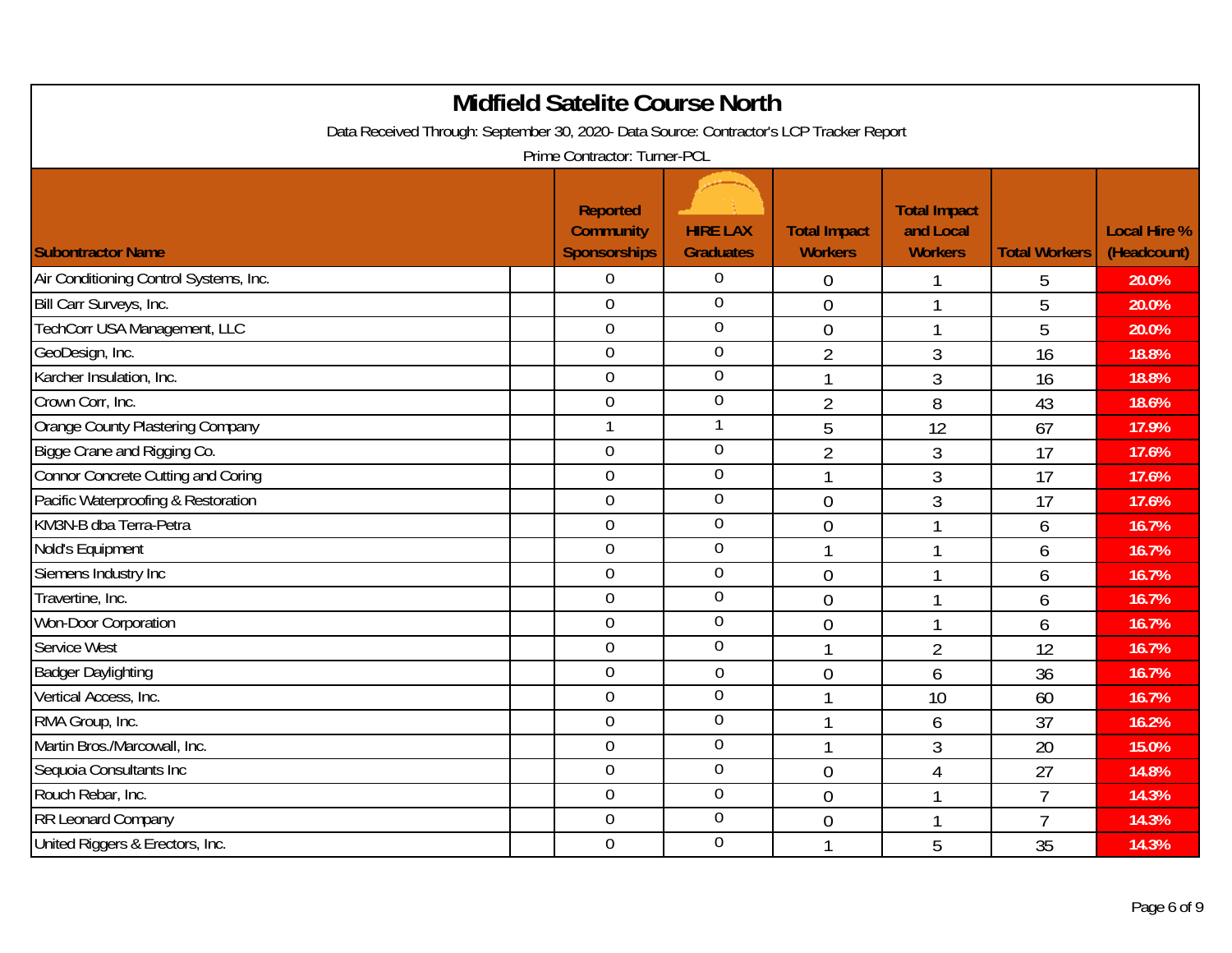|                                                                                         | <b>Midfield Satelite Course North</b>                      |                                     |                                       |                                                    |                      |                                    |
|-----------------------------------------------------------------------------------------|------------------------------------------------------------|-------------------------------------|---------------------------------------|----------------------------------------------------|----------------------|------------------------------------|
| Data Received Through: September 30, 2020- Data Source: Contractor's LCP Tracker Report |                                                            |                                     |                                       |                                                    |                      |                                    |
|                                                                                         | Prime Contractor: Turner-PCL                               |                                     |                                       |                                                    |                      |                                    |
| <b>Subontractor Name</b>                                                                | <b>Reported</b><br><b>Community</b><br><b>Sponsorships</b> | <b>HIRE LAX</b><br><b>Graduates</b> | <b>Total Impact</b><br><b>Workers</b> | <b>Total Impact</b><br>and Local<br><b>Workers</b> | <b>Total Workers</b> | <b>Local Hire %</b><br>(Headcount) |
| Murray Company                                                                          | $\overline{0}$                                             | $\overline{0}$                      |                                       | 12                                                 | 95                   | 12.6%                              |
| Ampco North, Inc.                                                                       | $\overline{0}$                                             | $\mathbf 0$                         | $\overline{0}$                        |                                                    | 8                    | 12.5%                              |
| RJ Lalonde, Inc.                                                                        | $\overline{0}$                                             | $\mathbf 0$                         | $\overline{2}$                        | $\overline{2}$                                     | 16                   | 12.5%                              |
| Martin Integrated                                                                       | $\mathbf 0$                                                | $\boldsymbol{0}$                    | $\overline{0}$                        | 6                                                  | 50                   | 12.0%                              |
| Pfeiler & Associates Engineers, Inc.                                                    | $\boldsymbol{0}$                                           | $\mathbf 0$                         | $\overline{0}$                        | $\overline{2}$                                     | 17                   | 11.8%                              |
| Power One LLC                                                                           | $\overline{0}$                                             | $\overline{0}$                      | $\mathbf{1}$                          |                                                    | 10                   | 10.0%                              |
| J.R. Construction                                                                       | 0                                                          | $\mathbf 0$                         | $\overline{0}$                        |                                                    | 11                   | 9.1%                               |
| <b>Integrity Rebar Placers</b>                                                          | $\overline{0}$                                             | $\mathbf 0$                         | $\overline{0}$                        | $\overline{2}$                                     | 22                   | 9.1%                               |
| <b>Bragg Crane Service</b>                                                              | 0                                                          | $\overline{0}$                      | $\overline{2}$                        | 9                                                  | 105                  | 8.6%                               |
| Doty Bros. Construction Co.                                                             | $\mathbf 0$                                                | $\boldsymbol{0}$                    | 1                                     |                                                    | 12                   | 8.3%                               |
| G and S Mechanical USA, Inc.                                                            | $\mathbf 0$                                                | $\mathbf 0$                         | $\overline{0}$                        | $\mathbf{1}$                                       | 12                   | 8.3%                               |
| Savala Equipment Company, Inc.                                                          | 0                                                          | $\overline{0}$                      | $\overline{0}$                        | $\overline{2}$                                     | 29                   | 6.9%                               |
| Reliable Construction Services, LLC                                                     | $\mathbf 0$                                                | $\mathbf 0$                         | $\overline{0}$                        |                                                    | 15                   | 6.7%                               |
| Socal Pacific Construction Corp. dba National Coating & Lining Co.                      | $\overline{0}$                                             | $\mathbf 0$                         | $\mathbf{1}$                          | 1                                                  | 15                   | 6.7%                               |
| Maxim Crane Works                                                                       | $\mathbf 0$                                                | $\mathbf 0$                         | $\overline{0}$                        |                                                    | 31                   | 3.2%                               |
| Crane Rental Service, Inc.                                                              | $\overline{0}$                                             | $\mathbf 0$                         | $\overline{0}$                        | 1                                                  | 44                   | 2.3%                               |
| B & I Equipment Rental                                                                  | $\mathbf 0$                                                | $\mathbf 0$                         | $\overline{0}$                        | $\overline{0}$                                     | $\overline{1}$       | 0.0%                               |
| <b>CATTRAC Construction</b>                                                             | $\overline{0}$                                             | $\mathbf 0$                         | $\overline{0}$                        | $\overline{0}$                                     | $\overline{1}$       | 0.0%                               |
| Cochran Inc., dba DAS Simplified                                                        | $\mathbf 0$                                                | $\overline{0}$                      | $\overline{0}$                        | $\overline{0}$                                     | 1                    | 0.0%                               |
| <b>ECCO Equipment Corporation</b>                                                       | $\overline{0}$                                             | $\mathbf 0$                         | $\overline{0}$                        | $\overline{0}$                                     | 1                    | 0.0%                               |
| G&F Concrete Cutting, Inc.                                                              | $\mathbf 0$                                                | $\mathbf 0$                         | $\overline{0}$                        | $\overline{0}$                                     | $\overline{1}$       | 0.0%                               |
| <b>JLM</b> Installation                                                                 | $\overline{0}$                                             | $\mathbf 0$                         | $\overline{0}$                        | $\overline{0}$                                     | $\overline{1}$       | 0.0%                               |
| Karcher Firestopping, Inc.                                                              | 0                                                          | 0                                   | $\overline{0}$                        | $\overline{0}$                                     | $\overline{1}$       | 0.0%                               |
| Pacific Plumbing Company of Santa Ana                                                   | $\overline{0}$                                             | $\overline{0}$                      | $\overline{0}$                        | $\overline{0}$                                     |                      | 0.0%                               |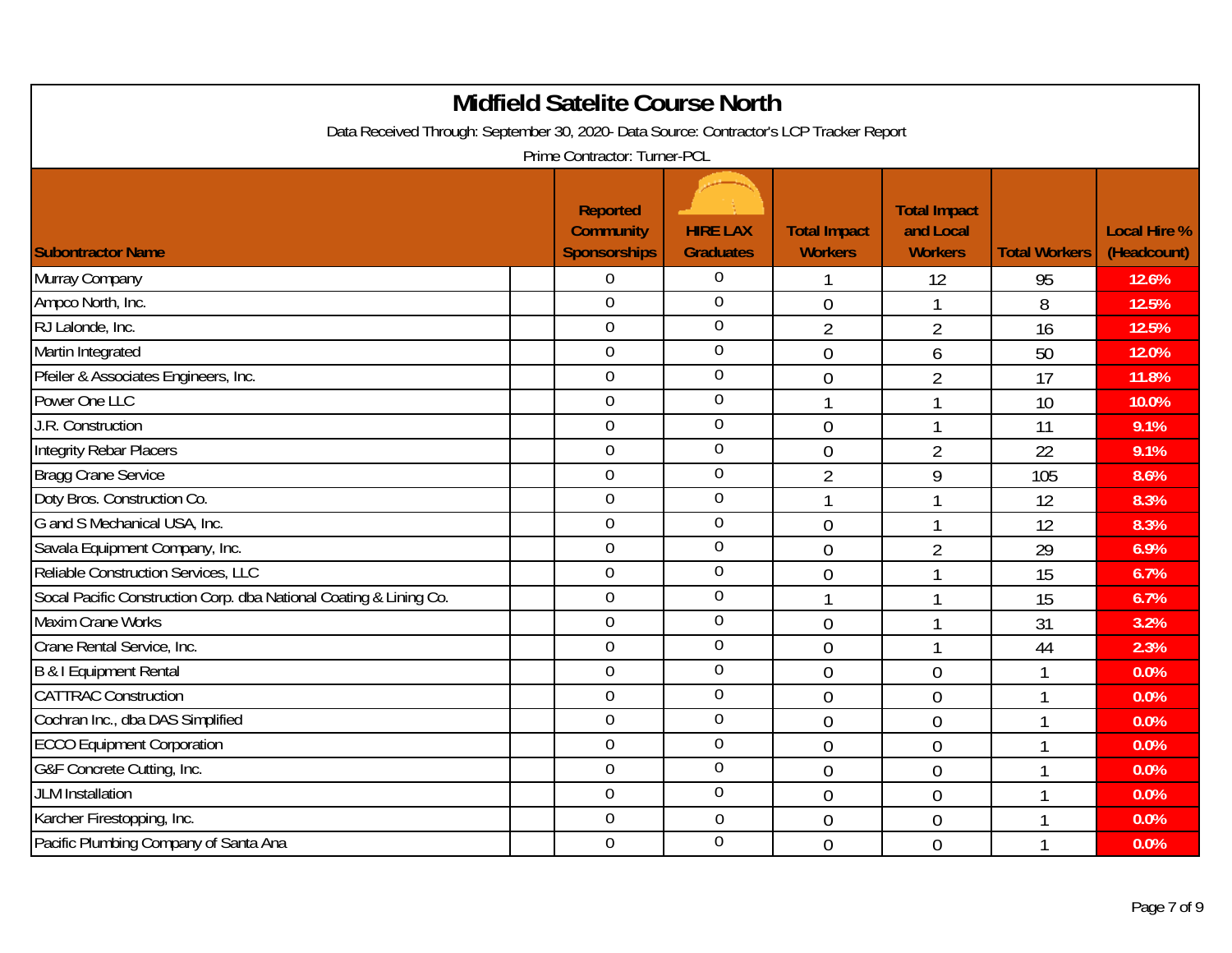|                                                                                         | <b>Midfield Satelite Course North</b>                      |                                     |                                       |                                                    |                      |                                    |
|-----------------------------------------------------------------------------------------|------------------------------------------------------------|-------------------------------------|---------------------------------------|----------------------------------------------------|----------------------|------------------------------------|
| Data Received Through: September 30, 2020- Data Source: Contractor's LCP Tracker Report |                                                            |                                     |                                       |                                                    |                      |                                    |
|                                                                                         | Prime Contractor: Turner-PCL                               |                                     |                                       |                                                    |                      |                                    |
| <b>Subontractor Name</b>                                                                | <b>Reported</b><br><b>Community</b><br><b>Sponsorships</b> | <b>HIRE LAX</b><br><b>Graduates</b> | <b>Total Impact</b><br><b>Workers</b> | <b>Total Impact</b><br>and Local<br><b>Workers</b> | <b>Total Workers</b> | <b>Local Hire %</b><br>(Headcount) |
| Adkan Engineers dba Adkison Engineers, Inc.                                             | $\mathbf 0$                                                | $\mathbf 0$                         | 0                                     | $\theta$                                           | 2                    | 0.0%                               |
| Antigo Construction, Inc.                                                               | $\overline{0}$                                             | $\overline{0}$                      | $\overline{0}$                        | $\overline{0}$                                     | $\overline{2}$       | 0.0%                               |
| ARS Construction Services, Inc. dba Concrete Cutting IntL.                              | $\overline{0}$                                             | $\overline{0}$                      | $\overline{0}$                        | $\overline{0}$                                     | $\overline{2}$       | 0.0%                               |
| Cindy Trump Inc., dba Lindy's Cold Planing                                              | $\boldsymbol{0}$                                           | $\overline{0}$                      | $\overline{0}$                        | $\overline{0}$                                     | $\overline{2}$       | 0.0%                               |
| FasTrack Rentals, Inc.                                                                  | $\mathbf 0$                                                | $\mathbf 0$                         | $\overline{0}$                        | $\overline{0}$                                     | $\overline{2}$       | 0.0%                               |
| McKeon Door West, Inc.                                                                  | $\overline{0}$                                             | $\overline{0}$                      | $\overline{0}$                        | $\overline{0}$                                     | $\overline{2}$       | 0.0%                               |
| Straight Up Surveying, Inc.                                                             | $\mathbf 0$                                                | $\mathbf 0$                         | $\overline{0}$                        | $\overline{0}$                                     | $\overline{2}$       | 0.0%                               |
| Century Sweeping, Inc.                                                                  | $\overline{0}$                                             | $\overline{0}$                      | $\overline{0}$                        | $\theta$                                           | 3                    | 0.0%                               |
| <b>DSM Construction Inc.</b>                                                            | $\overline{0}$                                             | $\mathbf 0$                         | $\overline{0}$                        | $\theta$                                           | 3                    | 0.0%                               |
| G.B.H. Enterprises, Inc.                                                                | $\mathbf 0$                                                | $\mathbf 0$                         | $\overline{0}$                        | $\overline{0}$                                     | $\mathfrak{Z}$       | 0.0%                               |
| <b>HMT Electric Inc</b>                                                                 | $\mathbf 0$                                                | $\boldsymbol{0}$                    | $\overline{0}$                        | $\overline{0}$                                     | $\mathfrak{Z}$       | 0.0%                               |
| Smith Shade & Linoleum Co., Inc.                                                        | $\overline{0}$                                             | $\overline{0}$                      | $\overline{0}$                        | $\theta$                                           | $\mathfrak{Z}$       | 0.0%                               |
| <b>SteelPro Specialties</b>                                                             | $\overline{0}$                                             | 0                                   | $\overline{0}$                        | $\overline{0}$                                     | $\overline{3}$       | 0.0%                               |
| <b>Trademark Hoist Inc</b>                                                              | $\overline{0}$                                             | $\overline{0}$                      | $\overline{0}$                        | $\overline{0}$                                     | $\mathfrak{Z}$       | 0.0%                               |
| Veterans Engineering Services Inc                                                       | $\mathbf 0$                                                | 0                                   | $\overline{0}$                        | $\theta$                                           | $\mathfrak{Z}$       | 0.0%                               |
| <b>WMB &amp; Associates</b>                                                             | $\overline{0}$                                             | $\mathbf 0$                         | $\overline{0}$                        | $\overline{0}$                                     | 3                    | 0.0%                               |
| <b>Addison Equipment Rental</b>                                                         | $\mathbf 0$                                                | $\overline{0}$                      | $\overline{0}$                        | $\overline{0}$                                     | $\overline{4}$       | 0.0%                               |
| <b>Exsell Sales Associates Inc</b>                                                      | $\overline{0}$                                             | $\mathbf 0$                         | $\overline{0}$                        | $\theta$                                           | $\overline{4}$       | 0.0%                               |
| Golden State Boring & Pipe Jacking, Inc.                                                | $\overline{0}$                                             | $\overline{0}$                      | $\overline{0}$                        | $\overline{0}$                                     | $\overline{4}$       | 0.0%                               |
| Koppl Pipeline Services, Inc.                                                           | $\overline{0}$                                             | $\mathbf 0$                         | $\overline{0}$                        | $\overline{0}$                                     | $\overline{4}$       | 0.0%                               |
| Warren Collins & Associates, dba Collins Company                                        | $\mathbf 0$                                                | $\mathbf 0$                         | $\overline{0}$                        | $\overline{0}$                                     | $\overline{4}$       | 0.0%                               |
| Cascade Drilling, LP                                                                    | $\overline{0}$                                             | $\mathbf 0$                         | $\Omega$                              | $\overline{0}$                                     | 5                    | 0.0%                               |
| <b>Griffin Contract Dewatering, LLC</b>                                                 | $\mathbf 0$                                                | $\overline{0}$                      | $\overline{0}$                        | $\overline{0}$                                     | 5                    | 0.0%                               |
| L2 Specialties, Inc.                                                                    | $\mathbf 0$                                                | $\mathbf 0$                         | $\overline{0}$                        | $\theta$                                           | 5                    | 0.0%                               |